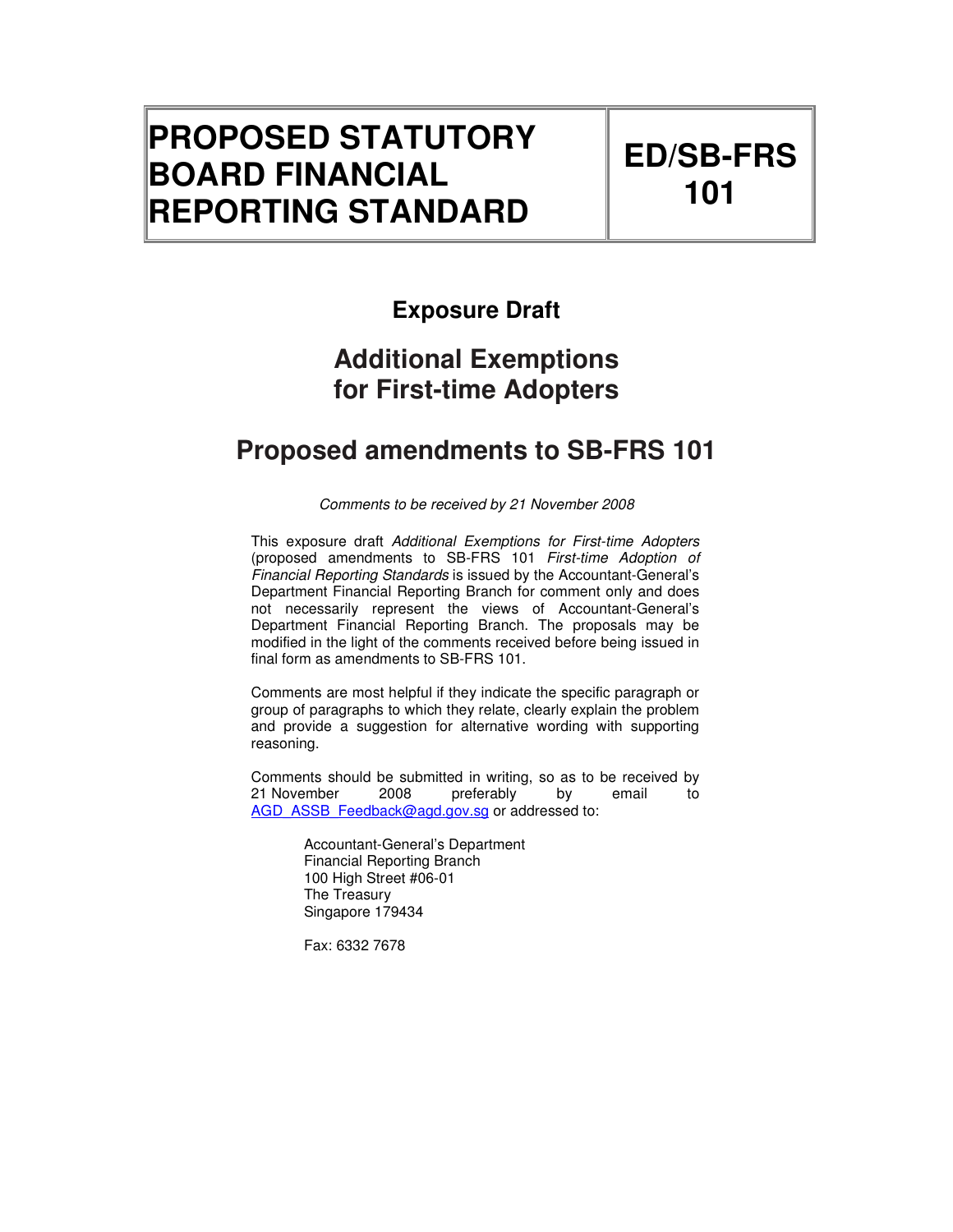# **CONTENTS**

## **INTRODUCTION AND INVITATION TO COMMENT**

**PROPOSED AMENDMENTS TO SB-FRS 101** 

**Recognition and measurement** 

**Presentation and disclosure** 

**Effective date** 

**APPENDIX: Proposed amendment to implementation guidance**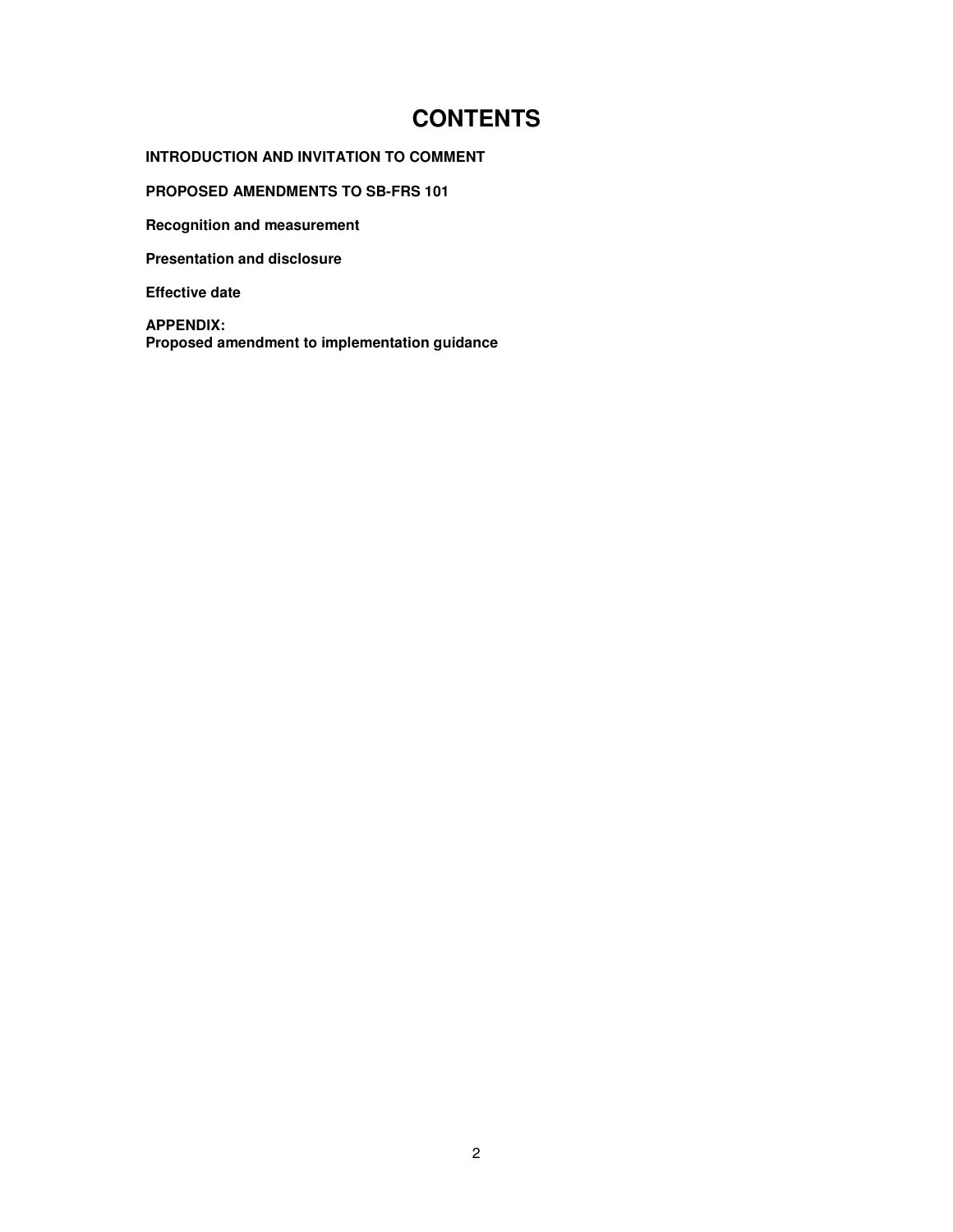# **Introduction and invitation to comment**

The International Accounting Standards Board (IASB) is issuing an exposure draft to propose amending IFRS 1 First-time Adoption of International Financial Reporting Standards to address potential challenges for jurisdictions adopting IFRSs in the near future.

Accountant-General's Department Financial Reporting Branch is issuing the equivalent exposure draft in Singapore.

Accountant-General's Department Financial Reporting Branch invites comments on any aspect of this exposure draft. It particularly welcomes answers to the questions set out below. Comments are most helpful if they:

- (a) answer the question as stated,
- (b) indicate the specific paragraph or paragraphs to which they relate,
- (c) contain a clear rationale, and
- (d) describe any alternative the Accountant-General's Department Financial Reporting Branch should consider.

Respondents need not comment on all of the questions. Accountant-General's Department Financial Reporting Branch is not requesting comments on matters in SB-FRS 101 not addressed in this exposure draft.

Accountant-General's Department Financial Reporting Branch will consider all comments received in writing by **21 November 2008**. In considering the comments, Accountant-General's Department Financial Reporting Branch will base its conclusions on the merits of the arguments for or against each alternative, not on the number of responses supporting each alternative.

The IASB plans to publish later this year a reformatted version of IFRS 1, based on proposals published in October 2007. The reformatting will not affect the substance of the proposals in this exposure draft, which shows the proposed changes to SB-FRS 101 in its existing format.

### **Question 1—Deemed cost for oil and gas assets**

The exposure draft proposes that an entity that used full cost accounting under its previous GAAP may elect, at the date of transition to SB-FRSs, to measure exploration and evaluation assets at the amount determined under the entity's previous GAAP and to measure oil and gas assets in the development or production phases by allocating the amount determined under the entity's previous GAAP for those assets to the underlying assets pro rata using reserve volumes or reserve values as of that date.

### Question 1

Do you agree with the proposed deemed cost option for entities using full cost accounting under previous GAAP? Why or why not? If not, what alternative do you propose and why?

### **Question 2—Oil and gas assets—disclosure**

The exposure draft proposes that if an entity uses the exemption described in Question 1 above, it must disclose that fact and the basis on which it allocated the carrying amounts to the underlying assets.

### Question 2

Do you agree with the proposed disclosure requirements relating to the deemed cost option for oil and gas assets? Why or why not?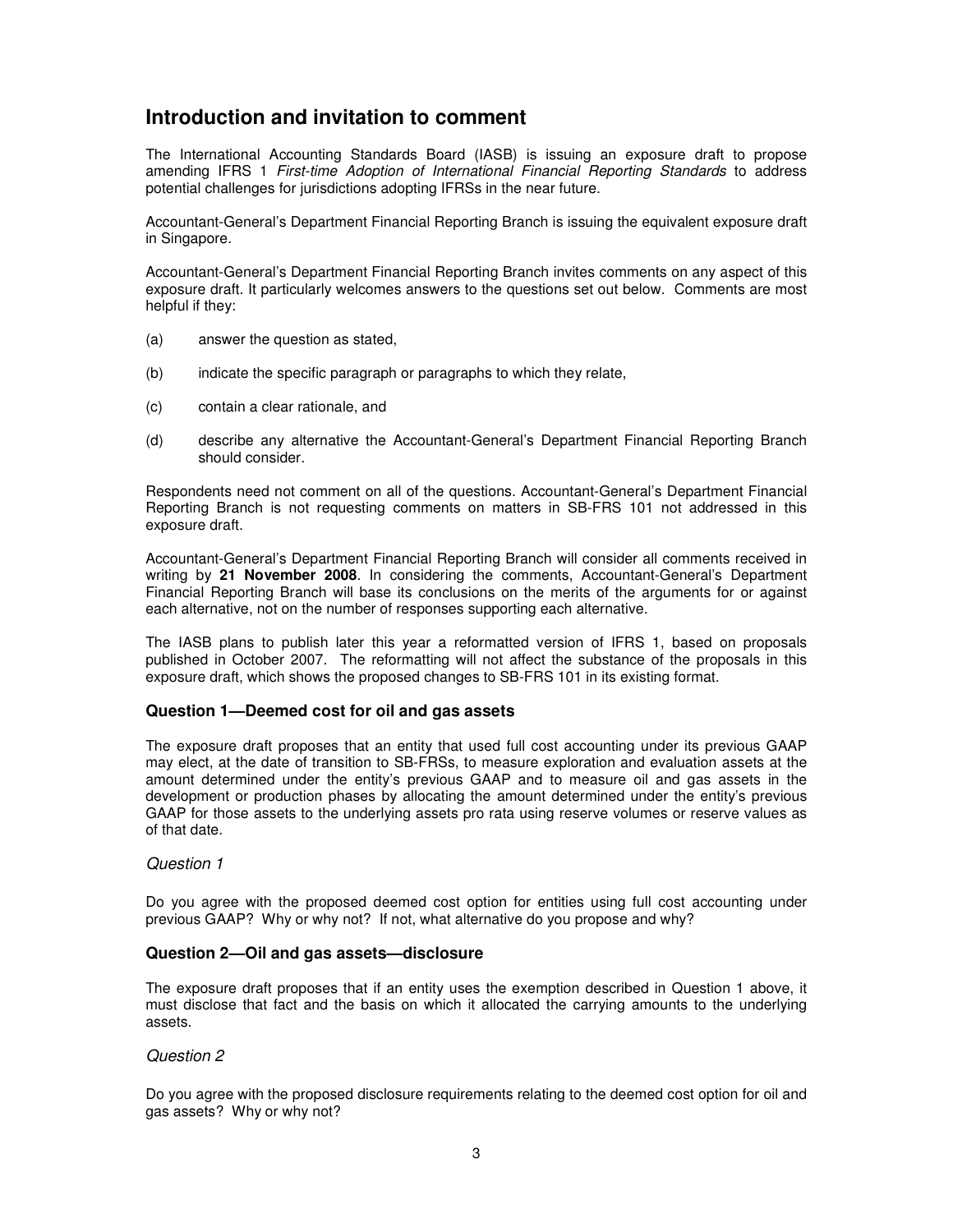### **Question 3—Deemed cost for operations subject to rate regulation**

The exposure draft proposes an exemption for an entity with operations subject to rate regulation. Such an entity could elect to use the carrying amount of items of property, plant and equipment held, or previously held, for use in such operations as their deemed cost at the date of transition to SB-FRSs if both retrospective restatement and using fair value as deemed cost are impracticable (as defined in SB-FRS 8 Accounting Policies, Changes in Accounting Estimates and Errors).

#### Question 3

Do you agree with the proposed deemed cost option for entities with operations subject to rate regulation? Why or why not? If not, what alternative do you propose and why?

#### **Question 4—Leases**

The exposure draft proposes that if a first-time adopter made the same determination under previous GAAP as that required by INT SB-FRS 104 Determining whether an Arrangement contains a Lease but at a date other than that required by INT SB-FRS 104, the first-time adopter need not reassess that determination when it adopts SB-FRSs.

#### Question 4

Do you agree with the proposal not to require the reassessment of whether an arrangement contains a lease in the circumstances described in this exposure draft? Why or why not?

### **Question 5—Assessments under previous GAAP before the date of transition to SB-FRSs**

It was considered whether to modify SB-FRS 101 so that entities need not reassess, at the date of transition to SB-FRSs, prior accounting if that prior accounting permitted the same prospective application as SB-FRSs with the only difference from SB-FRSs being the effective date from which that accounting was applied. In this regard, it was noted that any such proposal must apply to identical, rather than similar accounting, because it would be too difficult to determine and enforce what constitutes a sufficient degree of similarity. It was decided not to adopt such a modification because it concluded that the situation referred to in Question 4 is the only one in which relief of this type is needed.

#### Question 5

Do you agree that the situation referred to in Question 4 is the only one in which additional relief of this type is needed? If not, in what other situations is relief necessary and why?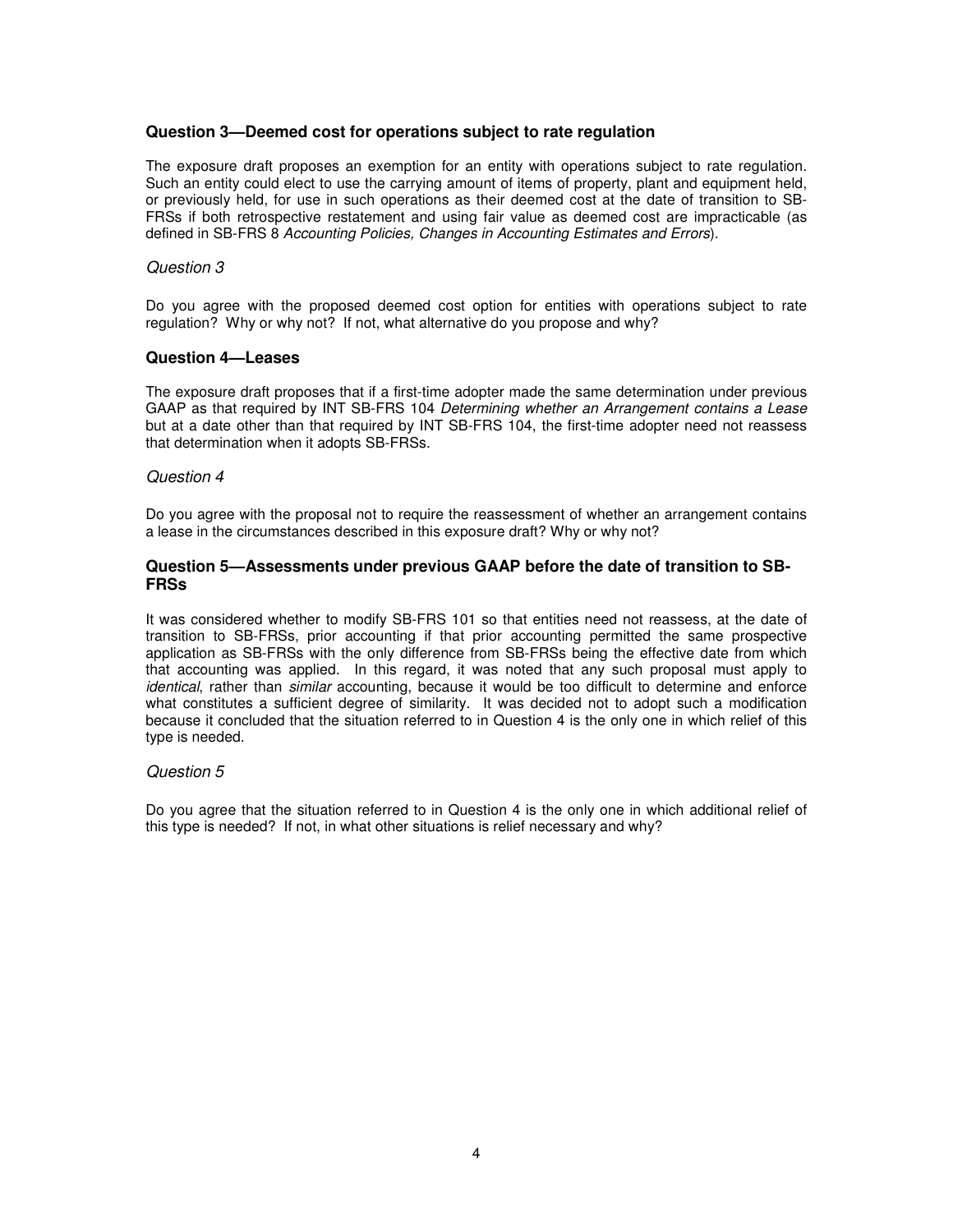# **PROPOSED STATUTORY BOARD FINANCIAL REPORTING STANDARD**

# **ED/SB-FRS 101**

# **Proposed amendments to SB-FRS 101**

Paragraphs 19A, 19B and 25EA, a heading and paragraphs 44B and 47M are added. Paragraph 13(b), a heading and paragraphs 25E and 25F are amended (new text is underlined and deleted text is struck through).

# **Recognition and measurement**

# **Exemptions from other SB-FRSs**

- 13 An entity may elect to use one or more of the following exemptions:
	- $(a)$

L

(b)  $fair$  value or revaluation as deemed cost (paragraphs  $16-19B$ );

## **Fair value or revaluation as d Deemed cost**

- 19A A first-time adopter using full cost accounting<sup>\*</sup> under previous GAAP may elect to measure oil and gas assets at the date of transition to  $\overline{SB}$ -FRSs<sup>†</sup> on the following basis:
	- (a) exploration and evaluation assets at the amount determined under the entity's previous GAAP; and
	- (b) assets in the development or production phases at the amount determined under the entity's previous GAAP. The entity shall allocate this amount to the underlying assets pro rata using reserve volumes or reserve values as of that date.

The entity shall test exploration and evaluation assets and assets in the development and production phases for impairment at the date of transition to SB-FRSs in accordance with SB-FRS 106 Exploration for and Evaluation of Mineral Resources or SB-FRS 36 Impairment of Assets respectively and, if necessary, reduce the amount determined in accordance with (a) or (b) above. For the purposes of this paragraph, oil and gas assets comprise only those assets used in the exploration, evaluation, development or production of oil and gas.

19B Some entities hold, or have previously held, items of property, plant and equipment for use in operations subject to rate regulation. The carrying amount of such items sometimes includes amounts that were determined under previous GAAP but do not qualify for capitalisation in accordance with SB-FRSs. If this is the case, a first-time adopter may elect to use the carrying amount of such an item at the date of transition to SB-FRSs if it is otherwise impracticable (as defined in SB-FRS 8) to meet the requirements of this SB-FRS. An entity

<sup>∗</sup> Under full cost accounting, exploration and development costs for properties in development or in production are accounted for in cost centres that include all properties in a large geographical area.

<sup>†</sup> Note for exposure draft readers: Appendix A of SB-FRS 101 defines the 'date of transition to SB-FRSs' as: 'The beginning of the earliest period for which an entity presents full comparative information under SB-FRSs in its first SB-FRS financial statements.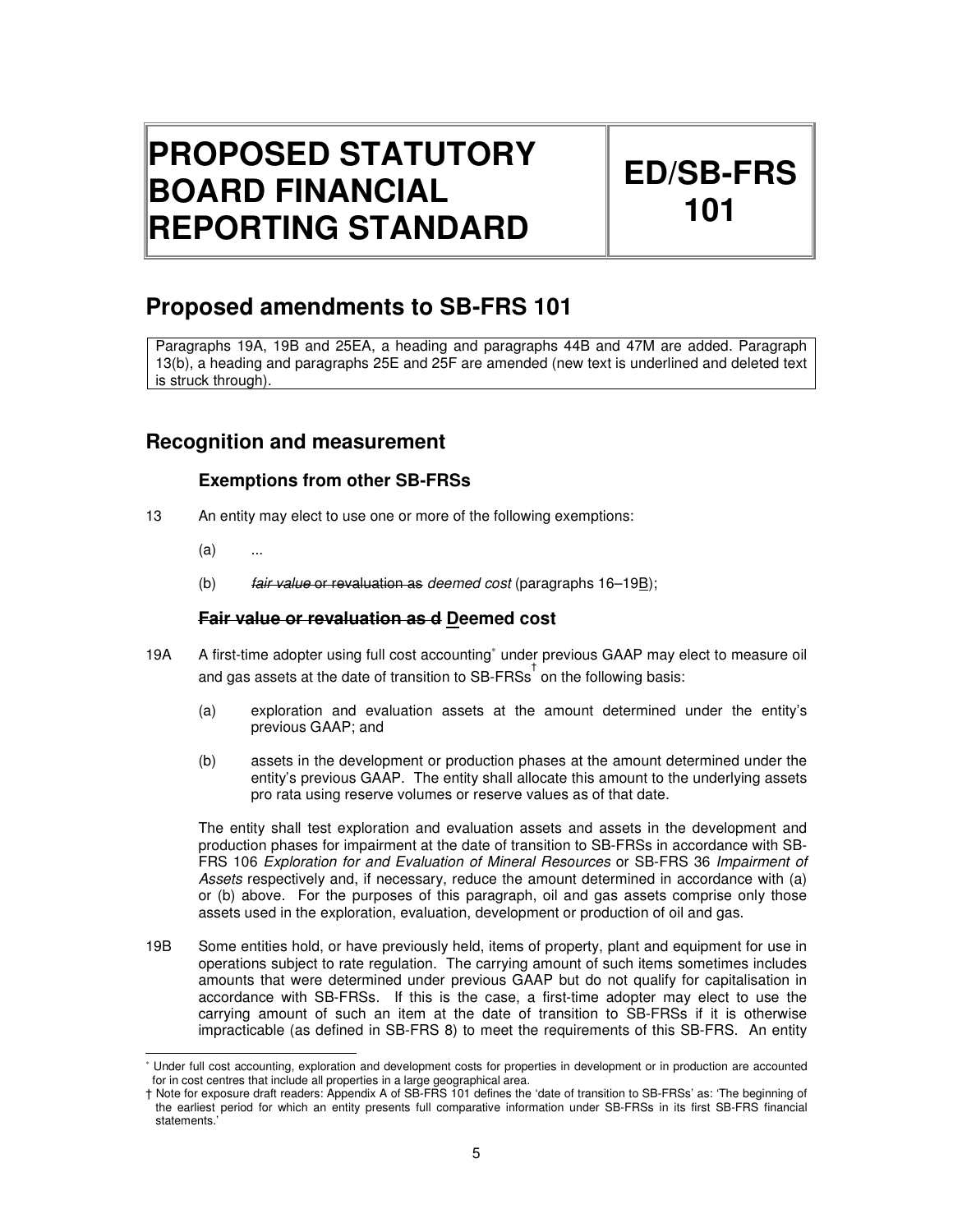shall apply this election item by item. At the date of transition to SB-FRSs, an entity shall test each item for which this exemption is used for impairment in accordance with SB-FRS 36 and, if necessary, reduce the carrying amount. For the purposes of this paragraph, operations are subject to rate regulation if they provide services or products to customers at prices (ie rates) established by legislation, an independent regulator or other authorised body that are designed to recover the cost of providing the services or products and allow the entity to earn a determined return on investment.

## **Changes in existing decommissioning, restoration and similar liabilities included in the cost of property, plant and equipment**

25E ...

(c) ... under SB-FRSs.

An entity that uses the exemption in paragraph 19B (for operations subject to rate regulation) uses the amount as determined in accordance with that paragraph as the depreciable amount to be adjusted as a result of this paragraph.

- 25EA An entity that uses the exemption in paragraph 19A(b) (for oil and gas assets in the development or production phases accounted for using full cost accounting under previous GAAP) shall, instead of applying paragraph 25E or INT SB-FRS 101:
	- (a) measure decommissioning, restoration and similar liabilities as at the date of transition to SB-FRSs in accordance with SB-FRS 37; and
	- (b) recognise directly in retained earnings any difference between that amount and the carrying amount of those liabilities at the date of transition to SB-FRSs determined under the entity's previous GAAP.

### **Leases**

25F A first-time adopter may apply the transitional provisions in INT SB-FRS 104 Determining whether an Arrangement contains a Lease. Therefore, a first-time adopter may determine whether an arrangement existing at the date of transition to SB-FRSs contains a lease on the basis of facts and circumstances existing at that date. If a first-time adopter made the same determination under previous GAAP as that required by INT SB-FRS 104 but at a date other than that required by INT SB-FRS 104, the first-time adopter need not reassess that determination at the date of transition to SB-FRSs.

# **Presentation and disclosure**

## **Explanation of transition to SB-FRSs**

### **Use of deemed cost for oil and gas assets**

44B If an entity uses the exemption in paragraph 19A(b) for oil and gas assets, it shall disclose that fact and the basis on which carrying amounts determined under previous GAAP were allocated.

# **Effective date**

47M An entity shall apply the amendments in paragraphs 13(b), 19A, 19B, 25E, 25F and 44B for annual periods beginning on or after [date to be inserted after exposure]. Earlier application is permitted. If an entity applies the amendments for an earlier period it shall disclose that fact.